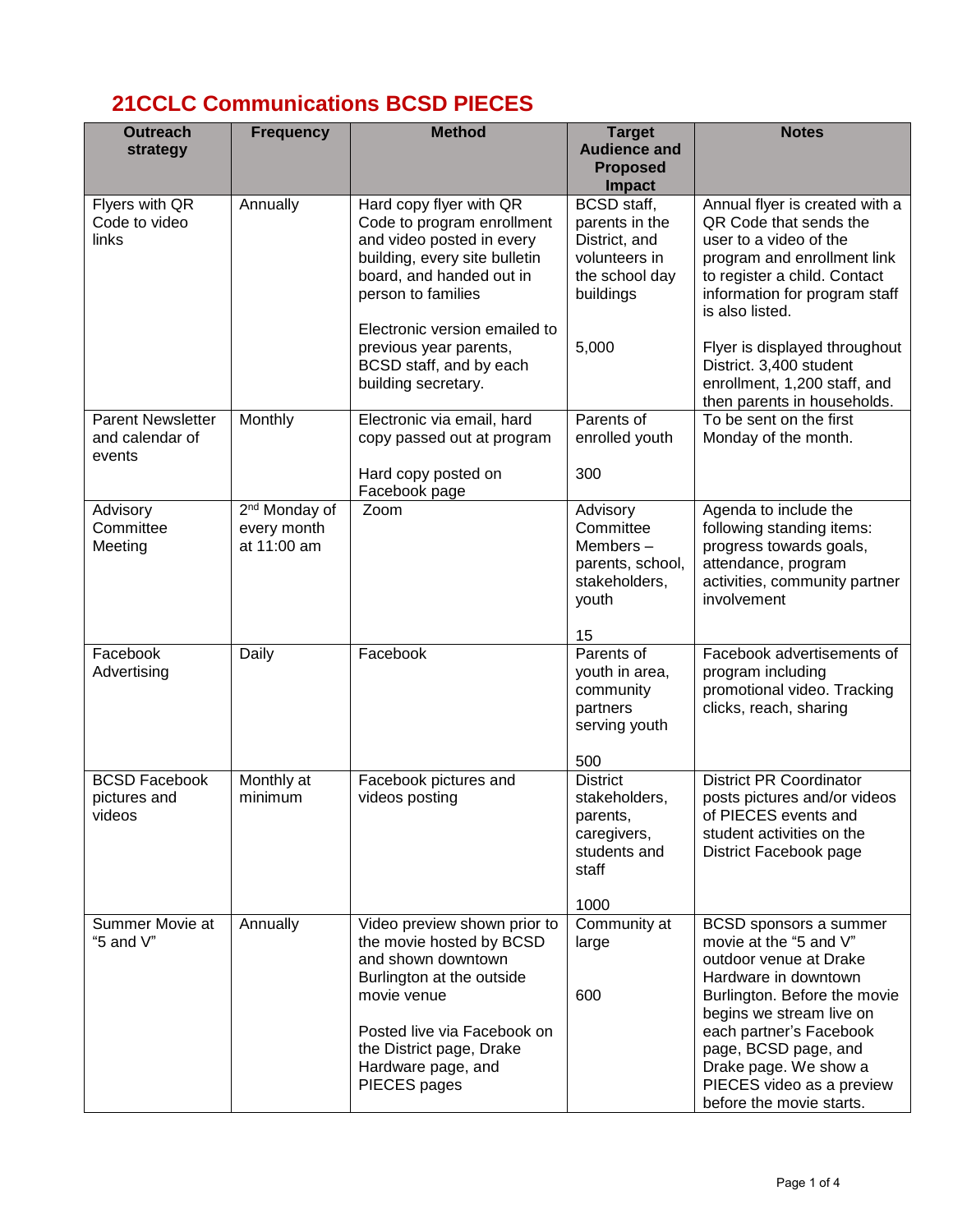| <b>Outreach</b><br>strategy                  | <b>Frequency</b> | <b>Method</b>                                                                                                                                    | <b>Target</b><br><b>Audience and</b><br><b>Proposed</b><br>Impact                                             | <b>Notes</b>                                                                                                                                                                                                                                                                    |
|----------------------------------------------|------------------|--------------------------------------------------------------------------------------------------------------------------------------------------|---------------------------------------------------------------------------------------------------------------|---------------------------------------------------------------------------------------------------------------------------------------------------------------------------------------------------------------------------------------------------------------------------------|
| Partner<br>Promotions                        | Monthly          | Flyer handed out at<br>program, social media<br>advertisement and event<br>posting, event created in<br>Facebook with partner and<br><b>BCSD</b> | Parents of<br>enrolled youth,<br>potential<br>parents of<br>students not yet<br>attending<br>100              | Each time we have an event<br>on a Saturday, family event,<br>or community partner event<br>we then create a flyer to<br>disseminate in combination<br>with partner                                                                                                             |
| Partner promote<br>our events and<br>program | Annually         | Hard copy of program flyer<br>with QR Code at partner<br>program facilities                                                                      | Parents and<br>youth in area<br>200                                                                           | Our partners post our<br>promotional flyer with QR<br>code for enrollment and<br>video of program on their<br>bulletin boards, in their<br>newsletter, and on their<br>social media pages                                                                                       |
| Videos of<br>Programs                        | Annually         | Videos uploaded on<br>YouTube, Facebook, and<br>Vimeo                                                                                            | Parents of<br>youth in the<br>District,<br>potential and<br>current<br>partners,<br>stakeholders<br>200       | Professional videos on<br>vimeo.com/showcase/86363<br>94<br>Videos highlight what<br>PIECES is and what we do                                                                                                                                                                   |
| Capitol Theater<br>Movie intro video         | Monthly          | Video of PIECES shown on<br>movie theater screen as a<br>preview                                                                                 | Parents of<br>youth in the<br>District,<br>students of<br>BCSD, family<br>members of<br>youth enrolled<br>250 | Video of PIECES is shown<br>prior to the monthly<br>Saturday movie at the<br>Capitol Theater. It is shown<br>as a "preview" before the<br>movie starts.                                                                                                                         |
| Des Moines<br>County<br>Interagency          | Monthly          | Zoom meetings monthly with<br>DMC human service<br>organizations at Noon.                                                                        | Community at<br>large<br>50                                                                                   | Monthly DMC interagency<br>meetings where community<br>organizations present<br>updates on their<br>organization. PIECES<br>presents monthly on the<br>program, updates, events,<br>calendars, and enrollment.                                                                  |
| <b>Helping Hands</b>                         | Weekly           | Zoom meetings at 8:30 am<br>Wednesdays all year<br>Hard copy of flyers with QR<br>Code in chat                                                   | Community at<br>large<br>20                                                                                   | Weekly calls in partnership<br>with BCSD and DMC DHS<br><b>Supervisor and Social</b><br>Workers. We meet via Zoom<br>on a weekly basis to discuss<br>families who may have<br>needs in our community.<br>PIECES co-hosts the calls to<br>offer support during the OST<br>hours. |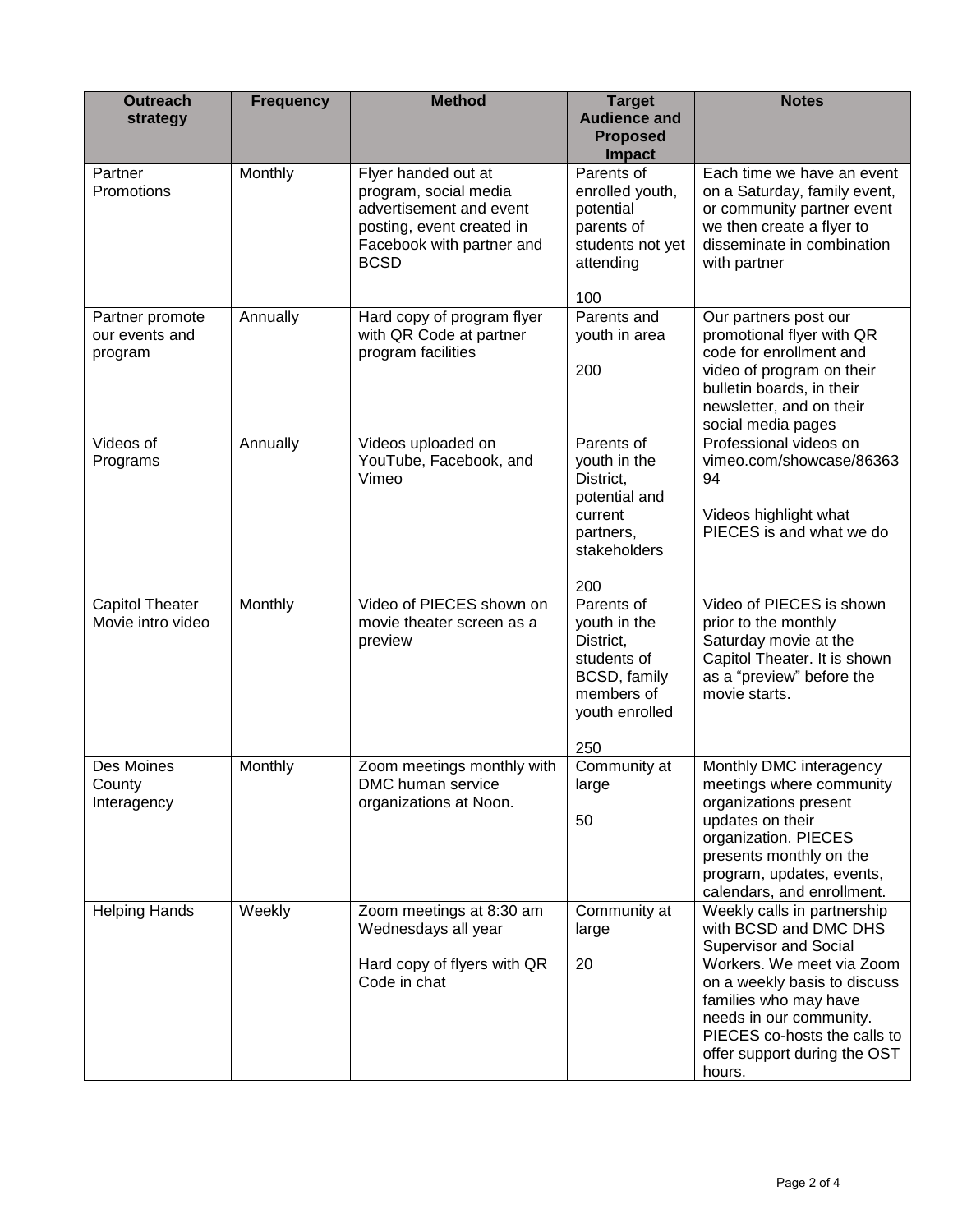| <b>Outreach</b><br>strategy                   | <b>Frequency</b>      | <b>Method</b>                                                                                                                                                                                                             | <b>Target</b><br><b>Audience and</b><br><b>Proposed</b><br><b>Impact</b>                                                               | <b>Notes</b>                                                                                                                                                                                                                                                                                                                   |
|-----------------------------------------------|-----------------------|---------------------------------------------------------------------------------------------------------------------------------------------------------------------------------------------------------------------------|----------------------------------------------------------------------------------------------------------------------------------------|--------------------------------------------------------------------------------------------------------------------------------------------------------------------------------------------------------------------------------------------------------------------------------------------------------------------------------|
| Parent Open<br>House and PT<br>Conferences    | Every three<br>months | In person table display at<br>Open House and PT<br>Conferences                                                                                                                                                            | Parents of<br>students<br>attending our<br>sites<br>300                                                                                | Table display promoting<br>PIECES at the open house<br>in each site, at Parent<br>Teacher Conferences each<br>trimester                                                                                                                                                                                                        |
| School<br>Registration                        | Annually              | In person table display with<br>hard copy flyer and QR<br>Code.<br>Videos shown on televisions<br>around registration in BCSD<br>cafeteria. Hard copy of flyers<br>with QR code and live<br>enrollment for program sites. | Parents and<br>students of<br><b>BCSD District</b><br>3,400                                                                            | One day of on-site school<br>registration occurring in late<br>July for BCSD. At<br>registration PIECES has a<br>large display table, shows<br>video of program on all<br>televisions in room, hands<br>out flyers and Activity<br>Calendar to every parent<br>enrolling, and has on site<br>student enrollment for<br>PIECES. |
| Back to School<br>Kick Off Event              | Annually              | In person event promoting<br>community partners and<br>program                                                                                                                                                            | Parents of<br>youth in the<br>District, parents<br>and students of<br>enrolled youth,<br>community<br>partners,<br>stakeholders<br>350 | Kick off event at Boy Scout<br>Camp Eastman to start the<br>year and recruit students<br>and parents, recruit staff,<br>and promote partnerships<br>for PIECES                                                                                                                                                                 |
| <b>District Newsletter</b>                    | Monthly               | Electronic copy emailed and<br>posted on social media for<br><b>District</b>                                                                                                                                              | Parents, BCSD<br>staff,<br>stakeholders,<br>and students<br>1500                                                                       | A monthly newsletter<br>highlighting activities<br>throughout the District and<br>includes a calendar of<br>PIECES activities sent out<br>by our District Public<br><b>Relations Coordinator every</b><br>month.                                                                                                               |
| School Board<br>Update                        | Annually              | In person presentation<br>recorded and posted on<br><b>BCSD YouTube channel</b><br>Hard copy of presentation to<br>School Board                                                                                           | All District staff,<br>parents,<br>students, and<br>stakeholders<br>500                                                                | Annual presentation on local<br>evaluation and program<br>highlights of previous year to<br>school board members. This<br>is streamed live on YouTube<br>channel and recorded for<br>future viewing/                                                                                                                           |
| Service Club<br>Presentations                 | Annually              | In person presentations                                                                                                                                                                                                   | Community at<br>large<br>200                                                                                                           | Annual program update and<br>local evaluation shared with<br>Kiwanis, Lions, and/or<br>Rotary on an annual basis                                                                                                                                                                                                               |
| <b>Annual Strategic</b><br><b>Plan Review</b> | Annually              | Review with Advisory<br><b>Council and BCSD</b><br>Administration in person<br>presentations and meeting                                                                                                                  | <b>Stakeholders</b><br>50                                                                                                              | Includes feedback gathered<br>from partners, students,<br>staff, and parents.                                                                                                                                                                                                                                                  |